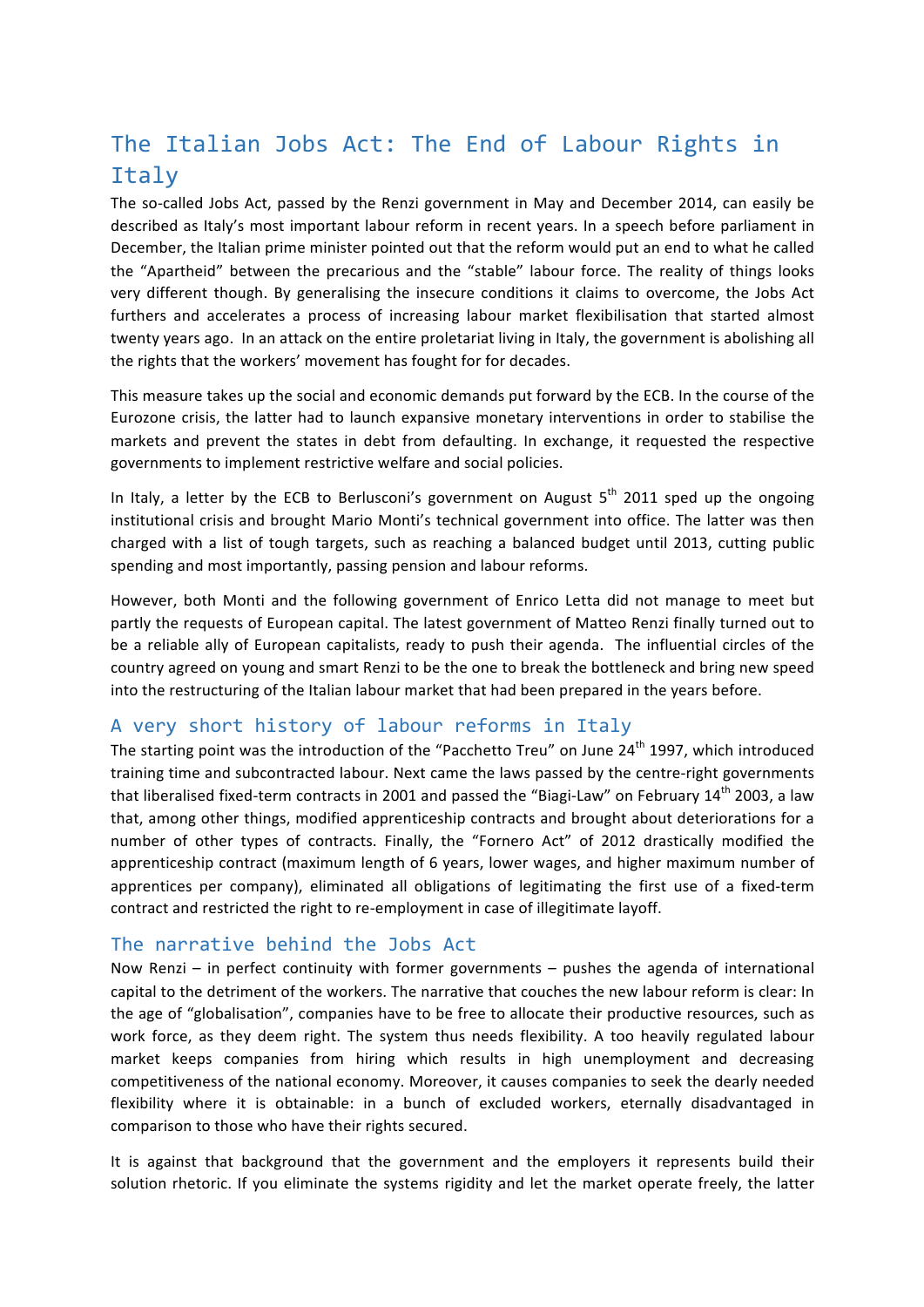would not only restore Italy's competitiveness, but also reduce unemployment and abolish the unjust division between the "stable" and the precarious work force.

## The Jobs Act

What are the changes that the new labour reform brings about? Here you have an overview:

# The new contract of employment of indefinite duration with "gradually increasing protection"

Before the Jobs Act, an employee with a contract of employment of indefinite duration had the right to get re-hired if she/he had been fired without a legitimate reason (the famous article 18 of the Italian Workers' Statute<sup>1</sup>). Except for cases of discrimination (that so far have never been recognized as such by an Italian court), the Jobs Act abolishes that right. The new contract of employment of indefinite duration merely allows for a monetary compensation that increases proportionally to the years of employment, the maximum being the equivalent of 24 monthly salaries. However, this only applies in case the dismissal is ruled illegitimate in court; the odds of which keep decreasing.

Overall, a contract of employment of indefinite duration has now reached the same level of insecurity as a "precarious" contract: An employee finds herself/himself under the constant threat of getting fired, at best with the chance of receiving a small indemnity if a judge rules in her/his favour. Everyone thus becomes more and more susceptible to blackmail by her or his employer.

#### The welfare reform

The substitution of the unemployment benefit with the "New Social Security for Employment" (NASPI) constitutes another important change. While the reform extends the eligibility for benefits to a larger number of persons, it also cuts their amount and duration. Moreover, it is now up to the state to assess whether a person is involuntarily unemployed. This includes the possibility to cut the payment of the NASPI in case the unemployed does not accept the employment agency's job offers. People may therefore wind up taking on jobs that are far from where they live or badly paid (less than the NASPI) in order to not end up both without a job and without unemployment benefit.

#### The dismantling of the so-called "atypical" contracts

The government's claim to be dismantling the bloc of "atypical" contracts turns out to be a fraud: of the 47 existing contract types only one ("contratto di collaborazione ,autonoma' a progetto") is being abolished; a contract that was among the ones with greater employee protection.

#### Fixed-term and apprenticeship contracts

Moreover, the first part of the Jobs Act facilitates the application of fixed-term contracts by once and for all eliminating the obligation to justify its use and increasing the number of renewals as well as the duration. The same is true for apprenticeship contracts, for which the reform drastically increases the maximum of apprentices per company.

On top of all this, a few, not yet passed decrees will allow for employers to downgrade their employees task level (and retribution) as well as install surveillance technology at the workplace.

#### The last move of the Italian Capitalists

 

If you cast a look behind the government's rhetoric of "scrapping the old" and creating "the new", it is obvious that Renzi could not care less about our condition as workers. In fact, his job is rather clear: to bring to an end what those before him started. Partly due to internal conflicts within the

 $1$  Workers' statute or Statuto dei lavoratori: A law in the field of Italian labour legislation. Introduced in 1970, it had been the result of two decades of workers struggles. It enforced important changes with respect to working conditions and the relation between employers and employees. Article 18 regulated provisions on protection from unfair layoffs.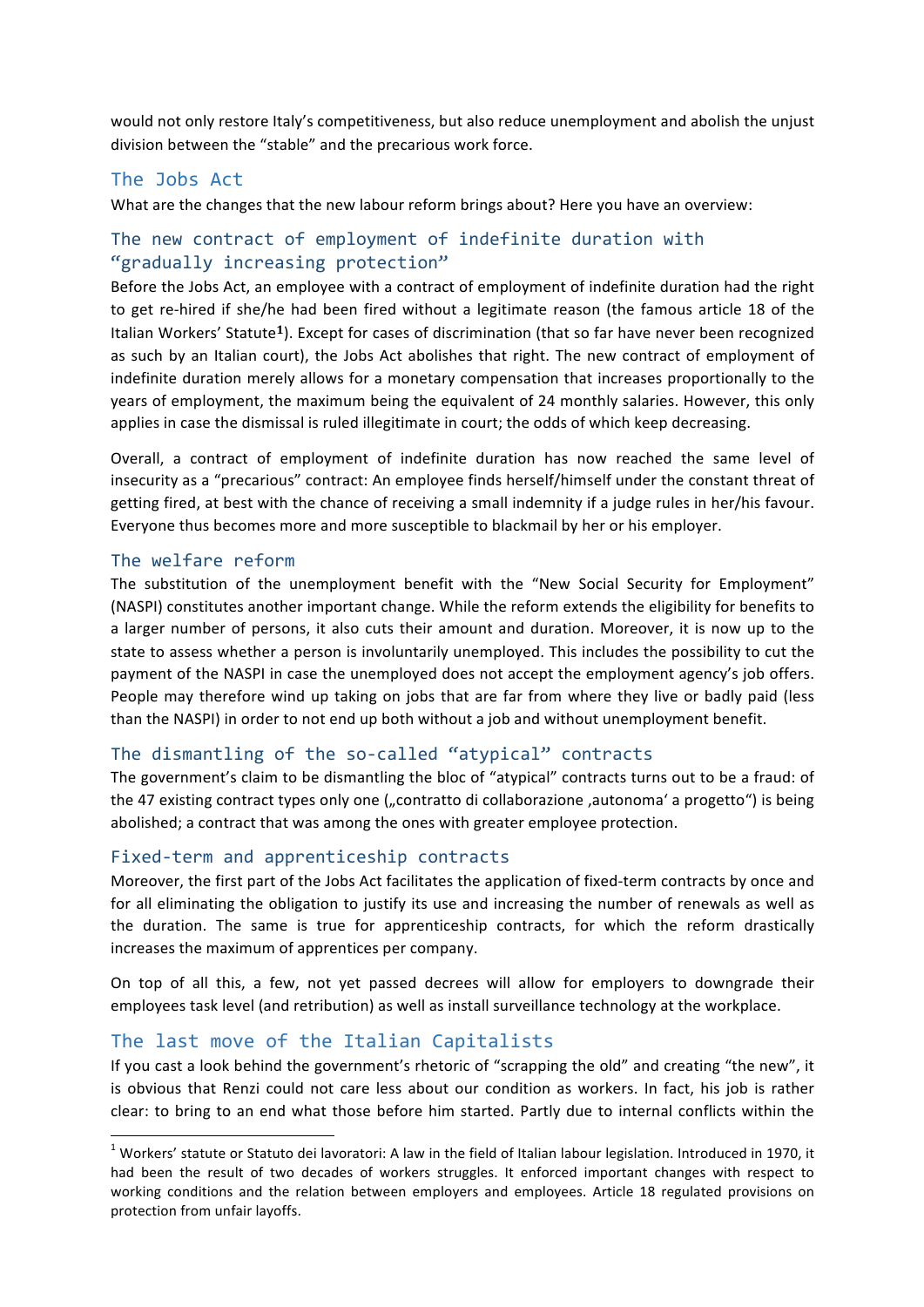Italian ruling classes, partly because they feared mass protests, the previous governments did not manage to bring about the reforms that the Italian capitalism needs in order to start making profits again. 

Renzi on the other hand has succeeded. Among the first people to praise the reform were those who for years had only been half-lucky in their attempt to change the Italian workers' statute. Like former labour minister Sacconi, one of the main creators of the so-called "atypical" contracts in which so many Italian workers are trapped and that were then used as an excuse to abolish the rights of all workers. In other words, the Italian ruling classes managed to take advantage of the dramatic situation they themselves created in order to exacerbate and generalise it.

Despite the arrogant tones with which the reform has been presented to the public, behind the scenes stands an anxious, apprehensive class that is making an important and potentially explosive move. It will not be long, before millions of workers get a taste of what the promises of the Jobs Act are really about. Almost twenty years after the first "precarious" ("precari") contracts were introduced, it is obvious that they did nothing but enable salary cuts and deteriorate working conditions without creating even a single  $job!$  Quite the opposite! They produced a mass of workers with no protection that have a lot more trouble entering the labour market and are very easily kicked out of it... As a recent study on unemployment in Italy<sup>2</sup> shows, there is no evidence for youth unemployment  $-$  the type of unemployment that according to the government's logic is the product of the labour rights of the "stable" labour force  $-$  to be in any way caused by that very "rigidity" of the labour market. What seems certain on the other hand is that youth unemployment increases with a rising general unemployment rate. In other words: what keeps young people from finding a job are not the rights of those who are already employed, but a generally high level of unemployment. 

The idea of reducing any form of unemployment through this reform is nothing but a hope of the government and the interest groups that it represents. As Olivier Blanchard, chief economist of the International Monetary Fund had to admit after a study on the European labour market: "differences in employment protection seem [...] largely unrelated to the unemployment rates across countries" $3$ . On another occasion no other than the OECD<sup>4</sup>, even though being a firm advocate of such policies, doubted that flexibilisation could create jobs and growth.

So the Italian ruling classes are forced to hope for economic recovery rather than being able to count on it. Despite the influential prognosis made by those who such as the OECD have been far from accurate in their predictions, the Jobs Act is not going to start that recovery. On the contrary! While it is true that the capitalists are profiting from the increasingly catastrophic conditions in which they put the Italian proletariat, it is indubitable that they are forced into such policies in order to pass the costs of a crisis they cannot control and might actually aggravate with those measures along to the workers.

The only crisis that the Italian employers are trying to escape is theirs. For us, the proletariat in Italy, the crisis can only get worse like this. The growth that they are talking about is nothing but our growing exploitation!

 

<sup>&</sup>lt;sup>2</sup> See in Italian: Antonella Stirati (2008) La flessibilità del mercato del lavoro e il mito del conflitto tra<br>generazioni, e Elia M. (2013), La condizione sociale del lavoro nell'era della flessibilità.

<sup>&</sup>lt;sup>3</sup> See: Blanchard, Olivier (2005): European Unemployment: The Evolution of Facts and Ideas.<br><sup>4</sup> See in Italian: economiaepolitica.it.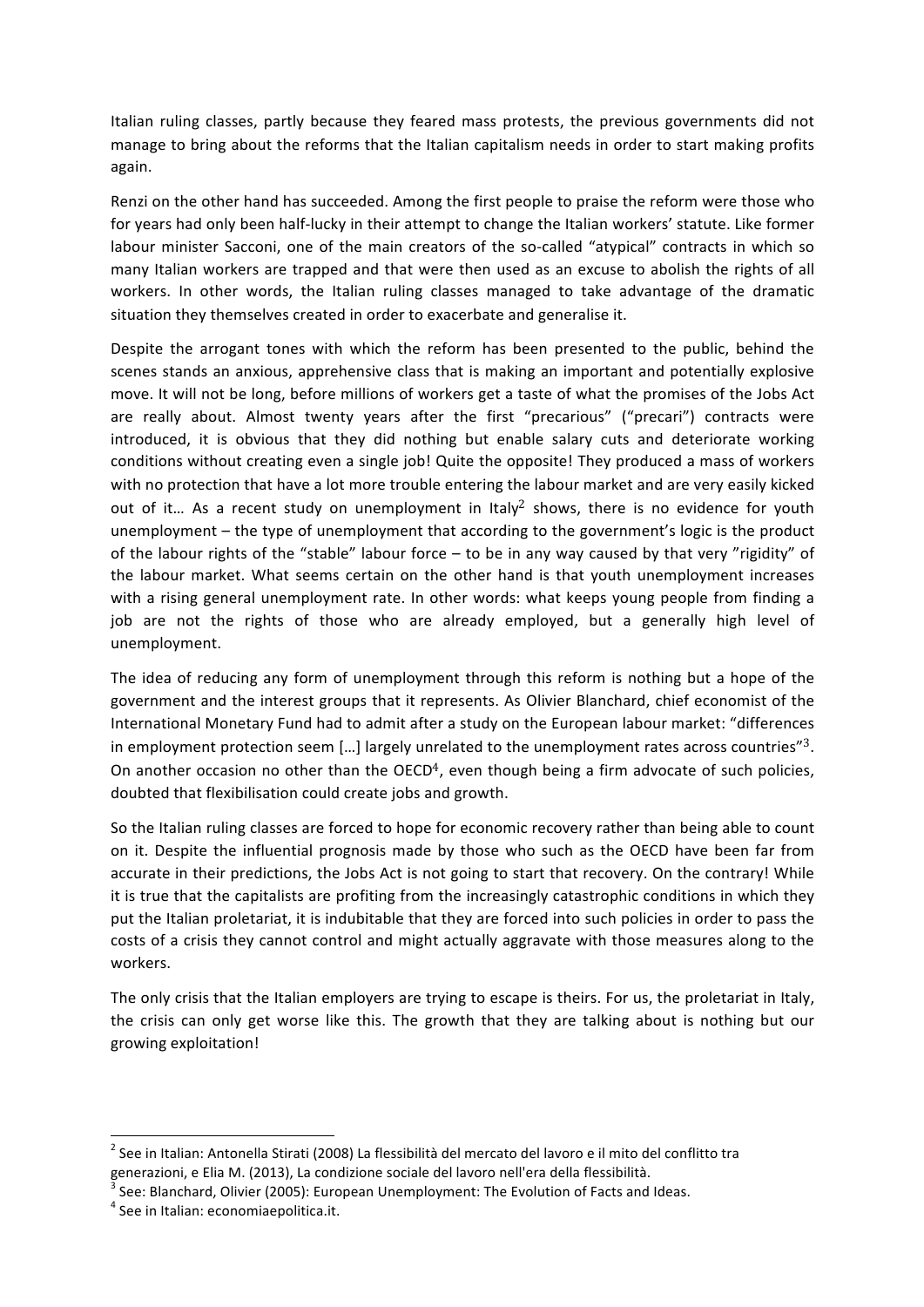### Workers of the World ... go fight each other!

The story of the Jobs Act is not an Italian tale, but is part of an international redefinition of class relations that is aimed at overcoming the structural crisis of capital and whose main instrument is increasing the exploitation of labour. Departing from different starting points all European workers  $$ some sooner, others later  $-$  face policies of flexibilisation, increases in productivity (and thus in exploitation), destruction of unions etc. These measures can be described as an attack on workers coordinated on a European level.

In order to understand, let us go back to the ECB's policies or, more precisely, to a talk held by Mario Draghi in front of the Council of the European Union two vears ago. On that occasion, the ECB's president revealed the secret of the economically successful countries that, like Germany, have chalked up a budget surplus. The formula for success, according to Draghi, was that until 2008 nominal wages in those countries increased equally or less than productivity. In other countries, such as Italy, wages had simply increased too much. The trick to overcome the Eurozone's debt crisis and create successful economies in all European states thus was to adjust the nominal wage growth to productivity growth. In other words, the price to pay for growth would be a gigantic wage drop, especially considering that what is supposed to be adjusted to productivity are the nominal wages, those that do not factor in inflation. For years, the *real* wages have been lower than productivity everywhere! The solution suggested consists in continuing and intensifying a process that in the past 30 years has brought about huge economic redistribution from bottom (wages) to top (profits).

The effects of the wage deflationary policies of (not only) Germany are used to deteriorate working conditions in other countries.

What hides behind the famous "German model" is in reality a policy of low wages that constitutes the base for a mercantilist type of capitalism driven by external demand. The "Hartz-reforms" of 2003 unleashed a process of labour market liberalisation that struck on multiple levels. Between 2003 and 2007, the governments gradually increased working hours, lowered salaries and cut welfare benefits. The statistics show that only in 2012 the wages increased more than inflation and productivity, after ten years of wage stagnation! One of five workers in Germany works for less than nine Euros an hour. This is the highest rate of low wage work in proportion to the national average salary in all of Western Europe. The German miracle, the boom in exportation, the competitive gap between Germany and other countries: All these things we keep hearing about have really been paid for by the workers!

Its advanced production system allowed Germany to maintain working conditions superior to those of other countries without putting at risk its products' competitiveness. Simultaneously, it continued to cut wages and worsen working conditions. That way an "advanced" economy was able to conduct wage dumping against countries like Italy or Greece, accusing them of living beyond their means even though people there work longer hours for lower wages.

All that may - for now - give Germany and other economically strong countries the possibility to defy the crisis or even profit from it while actually granting some improvements with respect to the working conditions of their own work force (like the minimum wage in Germany). However, with the crisis proceeding and the working conditions in other countries worsening, it will eventually hit the core countries and their workers as well. Companies will be able to move production to the peripheral countries to profit from their cheap work force, while the latter will migrate to the core countries ready to accept wages a lot lower than the ones, workers there are willing to work for.

After years of failed austerity policies, it becomes more and more difficult to believe that these measures are actually meant to overcome the crisis. What seems more likely, is that the capitalists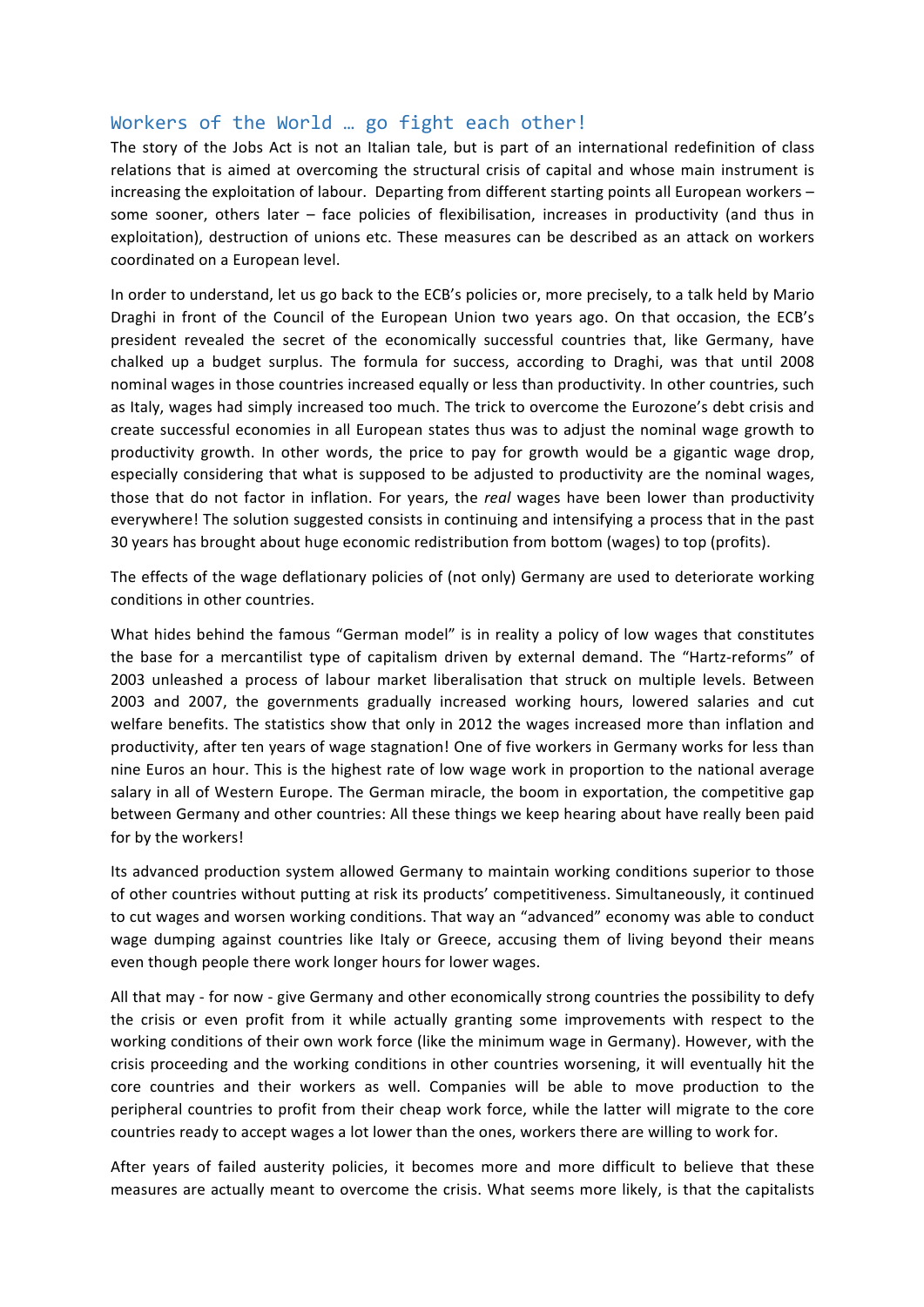do not even know how to resolve it and instead try to take advantage of it as much as possible. As the Polish economist, Kalecki wrote with respect to the "political aspects of full employment", "'discipline in the factories' and 'political stability' are more appreciated than profits by business leaders. Their class instinct tells them that lasting full employment is unsound from their point of view, and that unemployment is an integral part of the 'normal' capitalist system."<sup>5</sup>

Therefore, if they work on measures that seem irrational or absurd it is only because those are the irrational and absurd, but inevitable products of the logic of a "mode of production in which the worker exists to satisfy the need of the existing values for valorisation, as opposed to the inverse situation, in which objective wealth is there to satisfy the worker's own need for development"<sup>6</sup>. It is a system in which "accumulation of wealth at one pole is, therefore, at the same time accumulation of misery, agony of toil, slavery, ignorance, brutality, mental degradation, at the opposite pole"<sup>7</sup>, as Marx put it.

While in these times of crisis capitalists do most definitely not have the problem of fighting full employment, they surely have the possibility to profit from the widespread unemployment. The main political purpose of which is to push workers into a desperate competition in which they are doomed to fight each other over the little that they are given. By playing the precarious work force off against the "stable" one, the young against the old, men against women, the Italian labour reform tries to use the individual interests and desperation of the single workers against the interests of their class. The scenario that we are facing is thus a run against zero of the working conditions with workers becoming more and more controllable, docile and susceptible to blackmail... a scenario in which every worker goes to war against the others in order to obtain the little that they are handed. The Jobs Act legally ratifies this de-facto state and deteriorates it.

Furthermore, it adopts and reinforces those European policies that try to play workers off against each other on a continental level.

This is a well-known, age-old capitalist strategy that says: workers of the world go fight each other!

# What shall we do?

<u> 1989 - Johann Stein, marwolaethau a bh</u>

Italy like many other European countries has seen numerous mobilizations since the beginning of the crisis: starting in 2008 with the students' movement that had tens of thousands of university students take to the streets in protest of the government's plans to cut funds for public universities. In 2010, the metalworkers of FIAT took on the company's CEO Marchionne, opposing his restructuring plans that in many ways anticipated the current labour reform. Much like the students the employees of FIAT managed to attract solidarity from hundreds of thousands of workers and citizens<sup>8</sup>. In order to grasp the dimensions of the mobilisations, you can go back to October 15<sup>th</sup> 2011, a day of worldwide protest, that the Spanish social movement had called for. That day Rome held the second largest demonstration in terms of number of participants globally.

However, also because of internal conflicts the movement did not manage to affront the ongoing crisis and the sudden and profound institutional changes that it provoked: the end of the twenty-year Berlusconi-era, the appointment of a technical government and finally the rise of Renzi.

On October  $19<sup>th</sup>$  2013 there seemed to have been an important signal when the growing housing movement that is squatting houses all over Italy united with the grass-root unions and managed to

 $<sup>5</sup>$  Kalecki, Michal (1943): "Political Aspects of Full Employment". See:</sup>

http://economie.politique.free.fr/liens/Kalecki\_1943.pdf.<br>
<sup>6</sup> Marx, Karl: Capital: A Critique of Political Economy. Volume One.<br>
<sup>7</sup> Marx, Karl: Capital: A Critique of Political Economy: Volume Three.<br>
<sup>8</sup> See for instanc